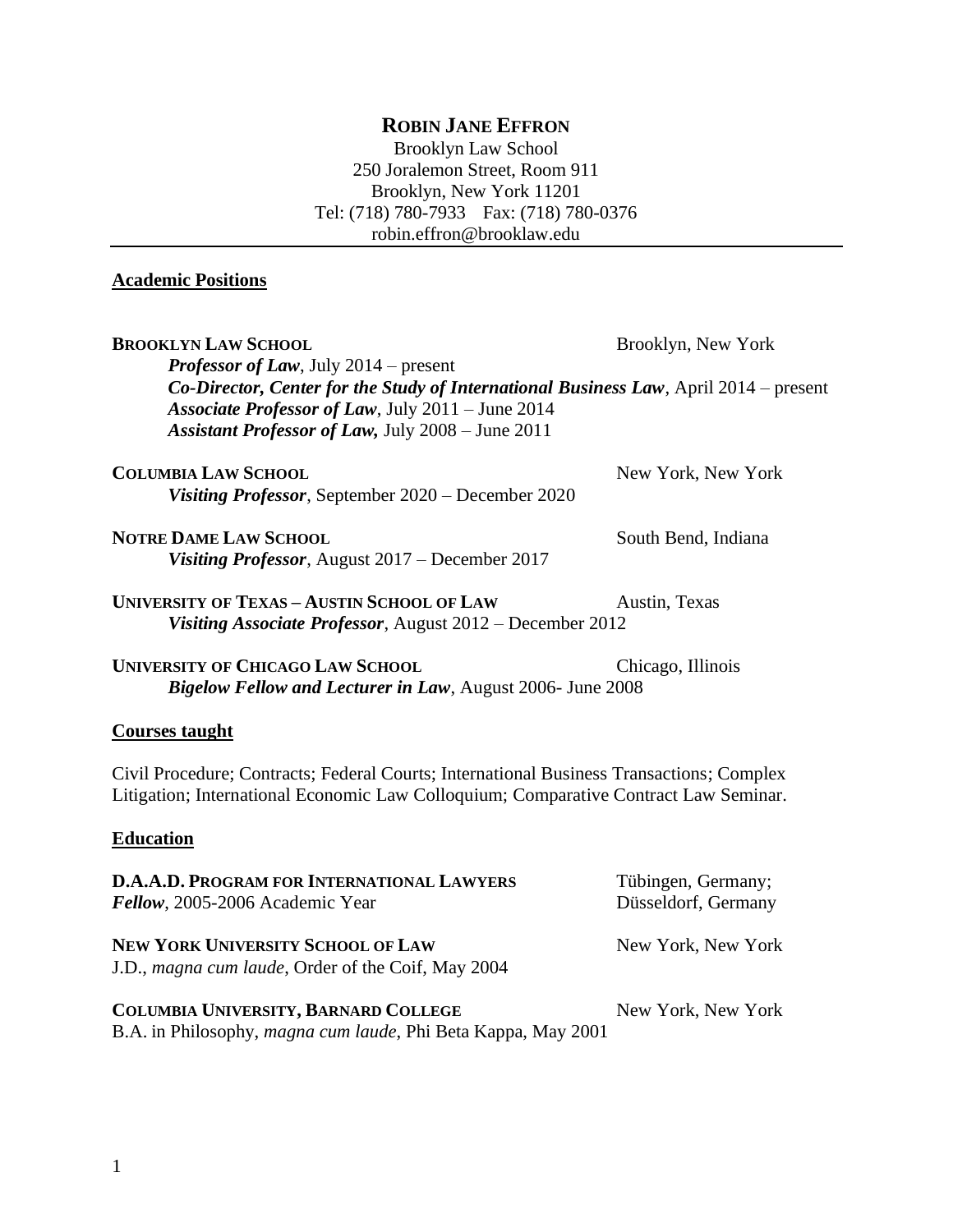### **Professional Experience**

**WEST LB** Düsseldorf, Germany *Law Intern*, April 2006- June 2006

**JUDGE ALVIN K. HELLERSTEIN** New York, NY **U.S. DISTRICT COURT, SOUTHERN DISTRICT OF NEW YORK** *Law Clerk*, 2004-2005 Term

| CLEARY, GOTTLIEB, STEEN & HAMILTON            | New York, NY       |
|-----------------------------------------------|--------------------|
| <b>Summer Associate Summers 2003 and 2004</b> | Frankfurt, Germany |

### **PUBLICATIONS**

### **Books**

CIVIL PROCEDURE: CASES, MATERIALS, AND QUESTIONS (8th ed.) (2020) (with Richard D. Freer and Wendy Collins Perdue).

### **Articles**

*Forum Selection Clauses, Non-Signatories, and Personal Jurisdiction*, 97 NOTRE DAME L. REV. 189 (2021) (with John F. Coyle).

- *Cited by the Israeli Supreme Court* at LCA 6493/21 Shmuel Lagziel v. R S Design Ltd (IsrSC 2022).

*The Invisible Circumstances of Notice*, 99 N.C. L. REV. 1521 (2021).

*Putting the "Notice" Back into Pleading*, 41 CARDOZO L. REV. 981 (2020) (symposium).

*The Lost Story of Notice and Personal Jurisdiction*, 74 N.Y.U. ANN. SURV. AM. LAW 23 (2018).

*Ousted: The New Dynamics of Privatized Procedure and Judicial Discretion*, 98 B.U. L. Rev. 127 (2018).

*Trade Secrets, Extraterritoriality, and Jurisdiction*, 51 WAKE FOREST L. REV. 765 (2016).

Atlantic Marine *and the Future of* Forum Non Conveniens*,* 66 HASTINGS L.J. 693 (2015) (symposium).

*- Cited by the Fifth Circuit in* Barnett v. DynCorp Int'l, L.L.C., 831 F.3d 296, 303 n.3 (5th Cir. 2016).

*Reason Giving and Rule Making in Procedural Law*, 65 ALA. L. REV. 683 (2014).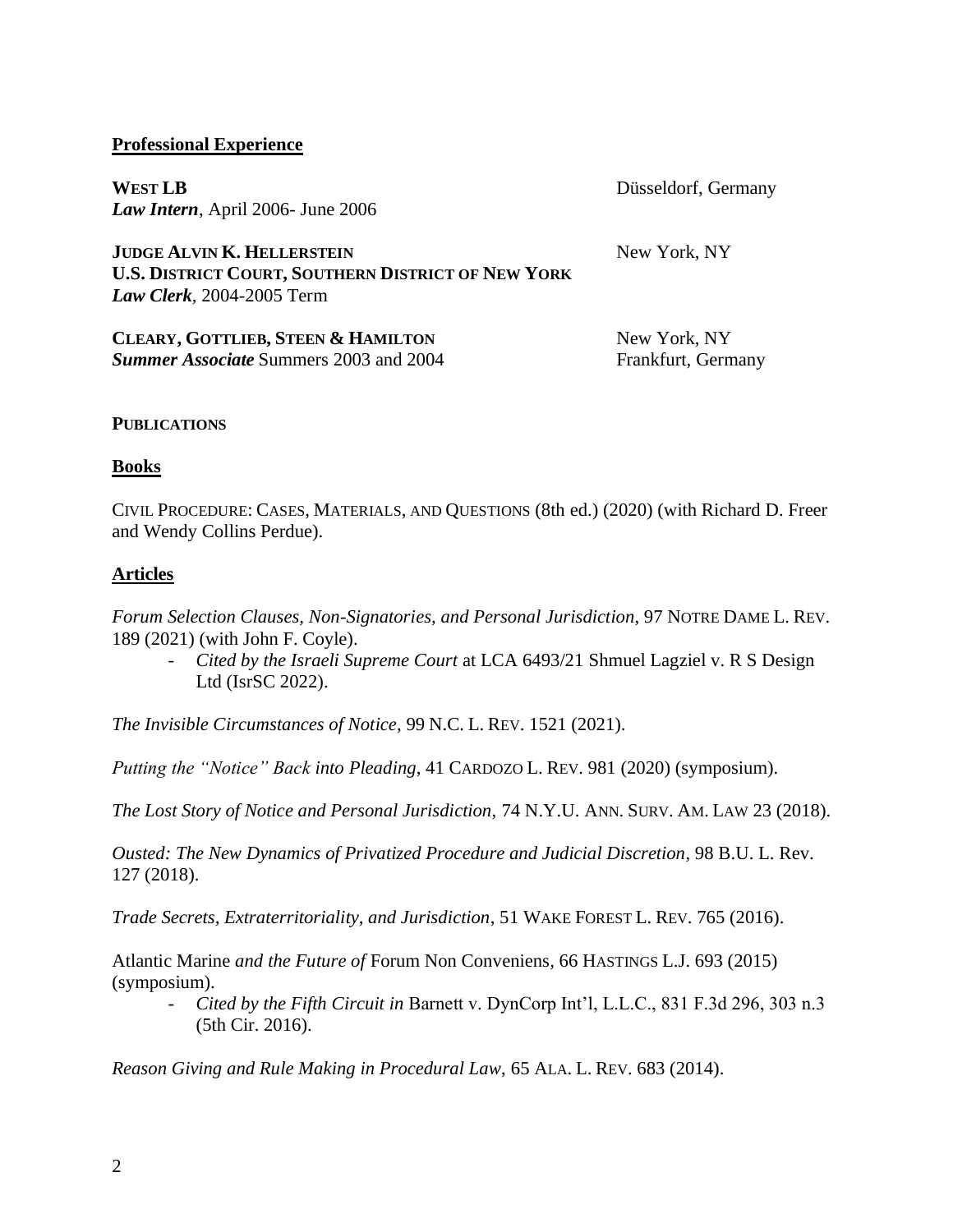*Letting the Perfect Become the Enemy of the Good: The Relatedness Problem in Personal Jurisdiction*, 16 LEWIS & CLARK L. REV. 867 (2012).

*- Cited by the Supreme Court of Tennessee in* Tennessee v. NV Sumatra Tobacco Trading Co., 403 S.W.3d 726, 757 (Tenn. 2013).

*The Shadow Rules of Joinder*, 100 GEO. L. J. 759 (2012).

*- Cited by the Court of Federal Claims* in Klamath Irrigation Dist. v. U.S., 113 Fed. Cl. 688, 704 n.38 (2013).

*The Plaintiff Neutrality Principle: Pleading Complex Litigation in the Era of Twombly and* Iqbal, 51 WM. & MARY L. REV. 1997 (2010).

- *- Cited by the Third Circuit in* In re Community Bank of Northern Virginia, 622 F.3d 275, 302 n.19 (2010).
- *- Cited by the Eastern District of California in* Morelli v. Corizon Health, Inc., 2019 Wage & Hour Cas.2d (BNA) 62, 273 (E.D. Cal. 2019).
- *- Cited by the District of New Mexico in* Anderson Living Trust v. Energen Resources Corp., 2013 WL 12182932 (D.N.M. Mar. 21, 2013) and Anderson Living Trust v. XTO Energy, Inc. 2013 WL 12241198 (D.N.M. Mar. 28, 2013).

*Disaster-Specific Mechanisms for Consolidation*, 82 TULANE L. REV. 2423 (2008) (symposium).

*Event Jurisdiction and Protective Coordination: Lessons from the September 11th Litigation*, 81 S. CAL. L. REV. 199 (2008).

*- Cited by the Southern District of New York* in In re World Trade Center Disaster Site Litigation, 598 F.Supp.2d 498, 499 (S.D.N.Y. 2009).

*Dependence, Identity, and Abortion Politics*, 1 N.Y.U. J. L. & LIBERTY 1108 (2006).

Note, *Secrets and Spies: Extraterritorial Application of the Economic Espionage Act and the TRIPS Agreement*, 78 N.Y.U. L. REV. 1475 (2003).

*- Cited by the Eastern District of Virginia in* E.J. DuPont de Nemours & Co. v. Kolon Indus., Inc., 894 F.Supp.2d 691, 719 n.20 (E.D. Va. 2012).

### **Shorter Works**

*Taking Law School Musicals Seriously* (book chapter) in THE LAW OF *HAMILTON*: AN AMERICAN MUSICAL (Lisa A. Tucker, ed.) (Cornell University Press, 2020).

*Notice and the Narratives of Court Access* (book chapter) in A CRITICAL GUIDE TO CIVIL PROCEDURE (forthcoming 2021).

*Doctrinal Redundancy and the Two Paradoxes of Personal Jurisdiction*, 88 FORDHAM L. REV. ONLINE 117 (2019).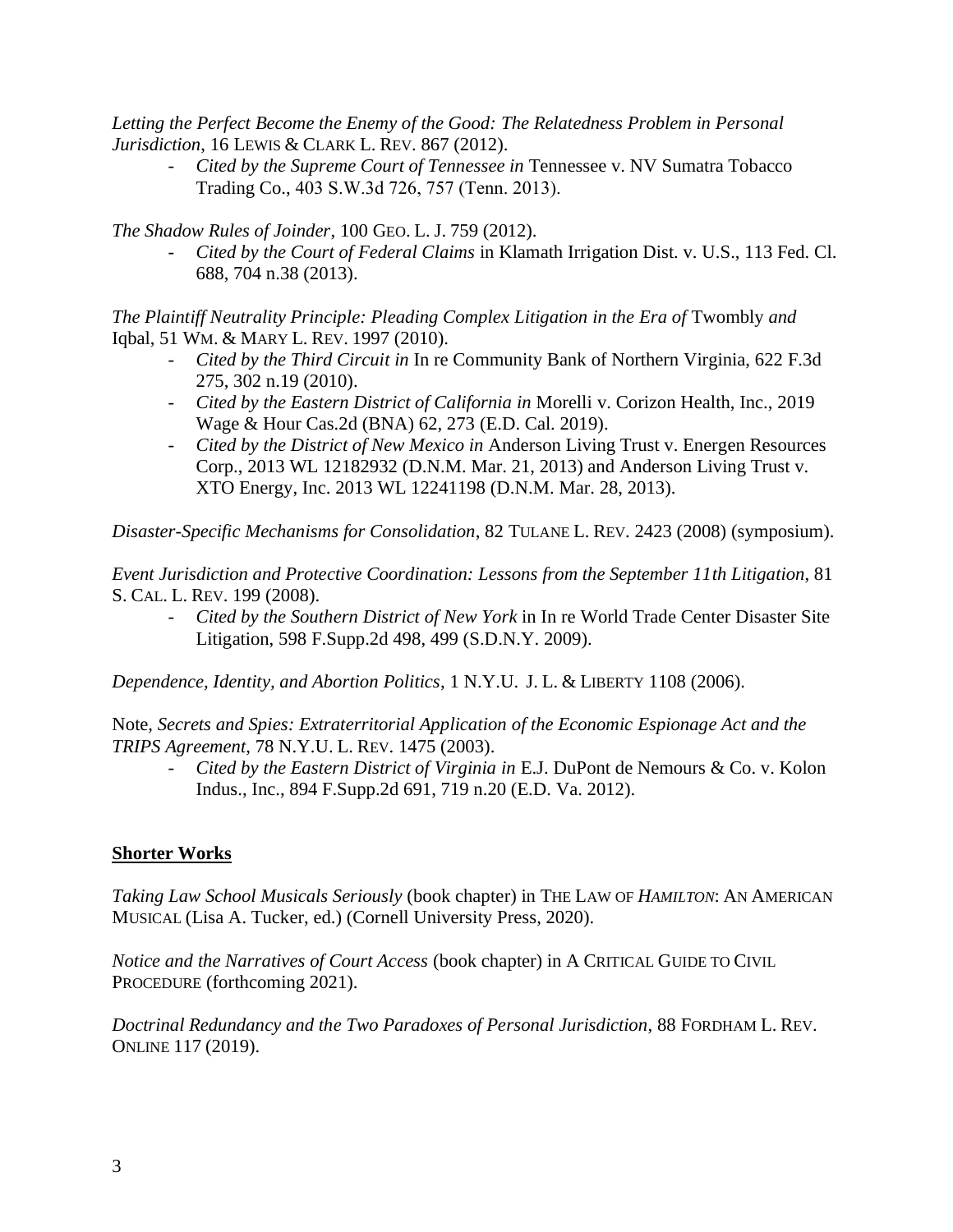*Contracting Around the Hague Service Convention*, 53 U.C. DAVIS L. REV. ONLINE 53 (2019) (with John Coyle and Maggie Gardner).

*Solving the Nonresident Alien Due Process Paradox*, 116 MICH. L. REV. ONLINE 123 (2018).

*Trial and Appellate Judging in the Measure of Judicial Responsiveness*, 64 FLA. L. REV. F. 1 (2013) (response to Chad Oldfather, et al., *Triangulating Judicial Responsiveness: Automated Content Analysis, Judicial Opinions, and the Methodology of Legal Scholarship*, 64 FLA. L. REV. 1189 (2012)).

*The New Commonality: Rule 23(a)(2) After Wal-Mart v. Dukes*, 18 Westlaw Class Action Journal 2 (2011).

## **Other Media**

*"Day-In-Court Theater" in Eviction Court*, JOTWELL comment available at <https://courtslaw.jotwell.com/day-in-court-theater-in-eviction-court/>

*#GETYOUR\$\$NOW!: A New Plan for Class Action Notice and Administration*, JOTWELL comment available at [https://courtslaw.jotwell.com/getyournow-a-new-plan-for-class-action](https://courtslaw.jotwell.com/getyournow-a-new-plan-for-class-action-notice-and-administration/)[notice-and-administration/](https://courtslaw.jotwell.com/getyournow-a-new-plan-for-class-action-notice-and-administration/)

Op-Ed, *COVID-19's Hidden Legal Crisis for Small Businesses*, New York Law Journal (online edition), April 17, 2020.

*Discovery and the Limits of Transsubstantivity*, JOTWELL comment available at <https://courtslaw.jotwell.com/discovery-and-the-limits-of-transsubstantivity/>

Op-Ed, *The Procedural is Political*, New York Law Journal, September 11, 2019.

*Lies, Dating, Lies, and Small Claims Court*, JOTWELL comment available at <https://courtslaw.jotwell.com/lies-dating-lies-and-small-claims-court/>

*Hoping Justice Roberts Will Be the New "Centrist?" You Should Sweat the Small Stuff*, New York Law Journal, August 29, 2018.

*Precedent, Preclusion, and Participation*, JOTWELL comment available at <http://courtslaw.jotwell.com/precedent-preclusion-and-participation>

*Time to Say Goodbye to* Forum Non Conveniens*?*, JOTWELL comment available at <http://courtslaw.jotwell.com/time-to-say-goodbye-to-forum-non-conveniens/>

*Anti-Plaintiff Bias in the New Federal Rules of Civil Procedure*, JOTWELL comment available at [http://courtslaw.jotwell.com/anti-plaintiff-bias-in-the-new-federal-rules-of-civil-procedure/,](http://courtslaw.jotwell.com/anti-plaintiff-bias-in-the-new-federal-rules-of-civil-procedure/)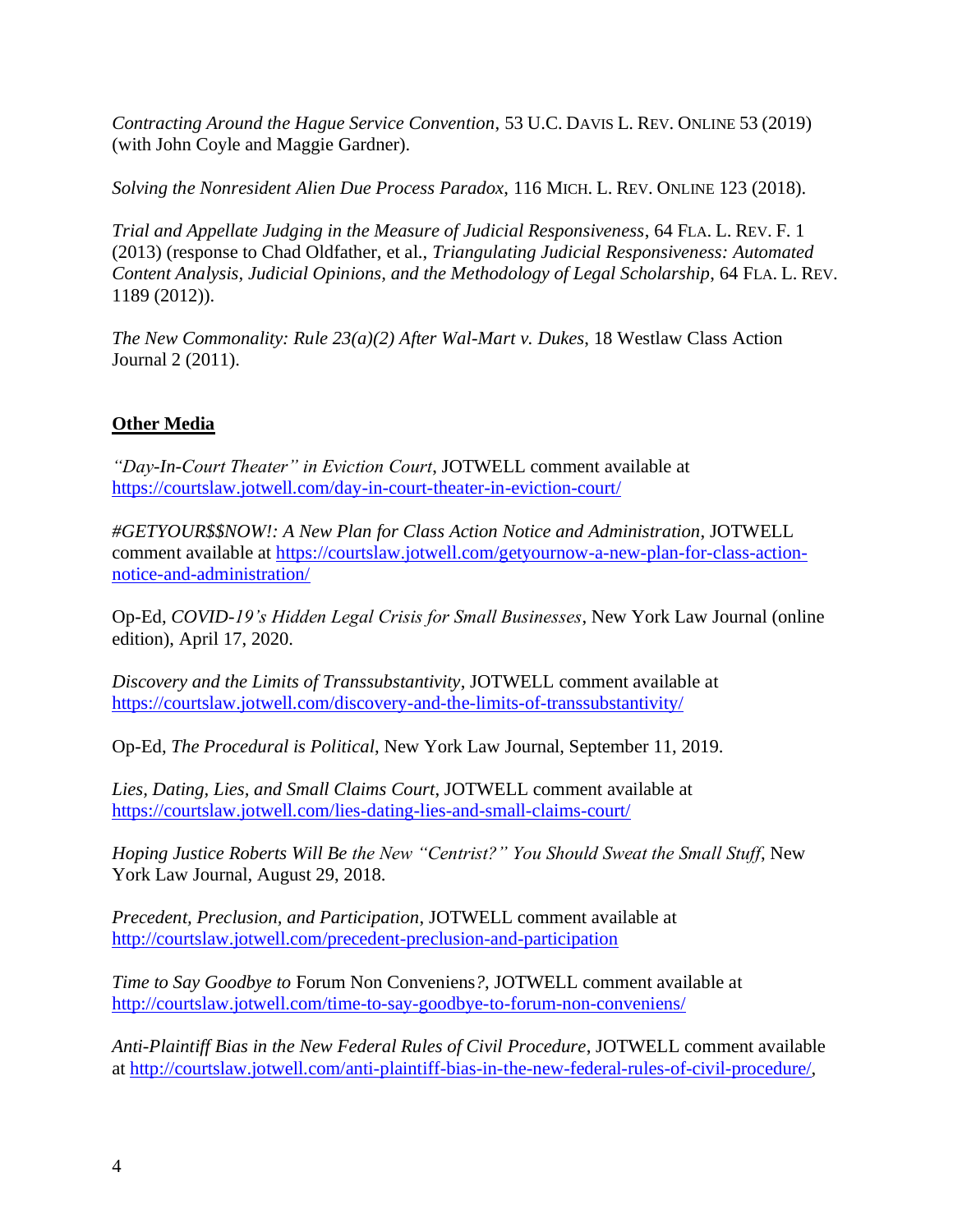*Federalism and Mass Tort Litigation*, JOTWELL comment available at <http://courtslaw.jotwell.com/federalism-and-mass-tort-litigation/>

Op-Ed, *Could* Wal-Mart *Reach Beyond Class Actions?* National Law Journal (online edition), June 30, 2011.

Guest Blogger, Prawfsblawg, http://prawfsblawg.blogs.com/prawfsblawg, February, 2010; July 2011

Co-Editor, Civil Procedure and Federal Courts Blog, http://lawprofessors.typepad.com/civpro/ for the Law Professor Blogs Network., August 2009 – present.

"Bradwell, Myra Colby", in *Dictionary of Modern American Philosophers* (Thoemmes Press 2005).

### **Selected Presentations (Invited Symposia and Workshops and Selections from Calls for Papers)**

Presenter, International Law Weekend (American Branch of the International Law Association): Rethinking the Service of Documents in Cross-Border Transactions, October 30, 2021.

Presenter, Brooklyn Law School Center for the Study of International Business Law: International Dispute Resolution at the Crossroads, October 8, 2021.

Presenter, Stetson Law Review Symposium: Civil Procedure Transformation After Fifteen Years of the Roberts Court, April 9, 2021.

Presenter, Alabama Law Review Symposium: Ten Years of the Supreme Court's Personal Jurisdiction Revival, March 5, 2021.

Pace Law School Faculty Workshop, *The Invisible Circumstances of Notice*, September 2, 2020.

Presenter, Civil Procedure "Unavailability Workshop" Hosted by Vanderbilt Law School, *New Perspectives on Joinder*, June 23, 2020.

Presenter, New York State Judicial Institute, CLE Program: *COVID-19 and Other Issues Impacting Dispute Resolution for Small Businesses*, June 11, 2020.

Presenter, Fordham School of Law, Symposium: The Judicial Power and U.S. Foreign Affairs, February 21, 2020.

Senior Commentator, 11th Annual Junior Faculty Federal Courts Workshop, University of Arkansas, Fayetteville, September 6 - 7 2019.

Presenter, A Critical Guide to Civil Procedure, Boston University School of Law, May 8, 2019.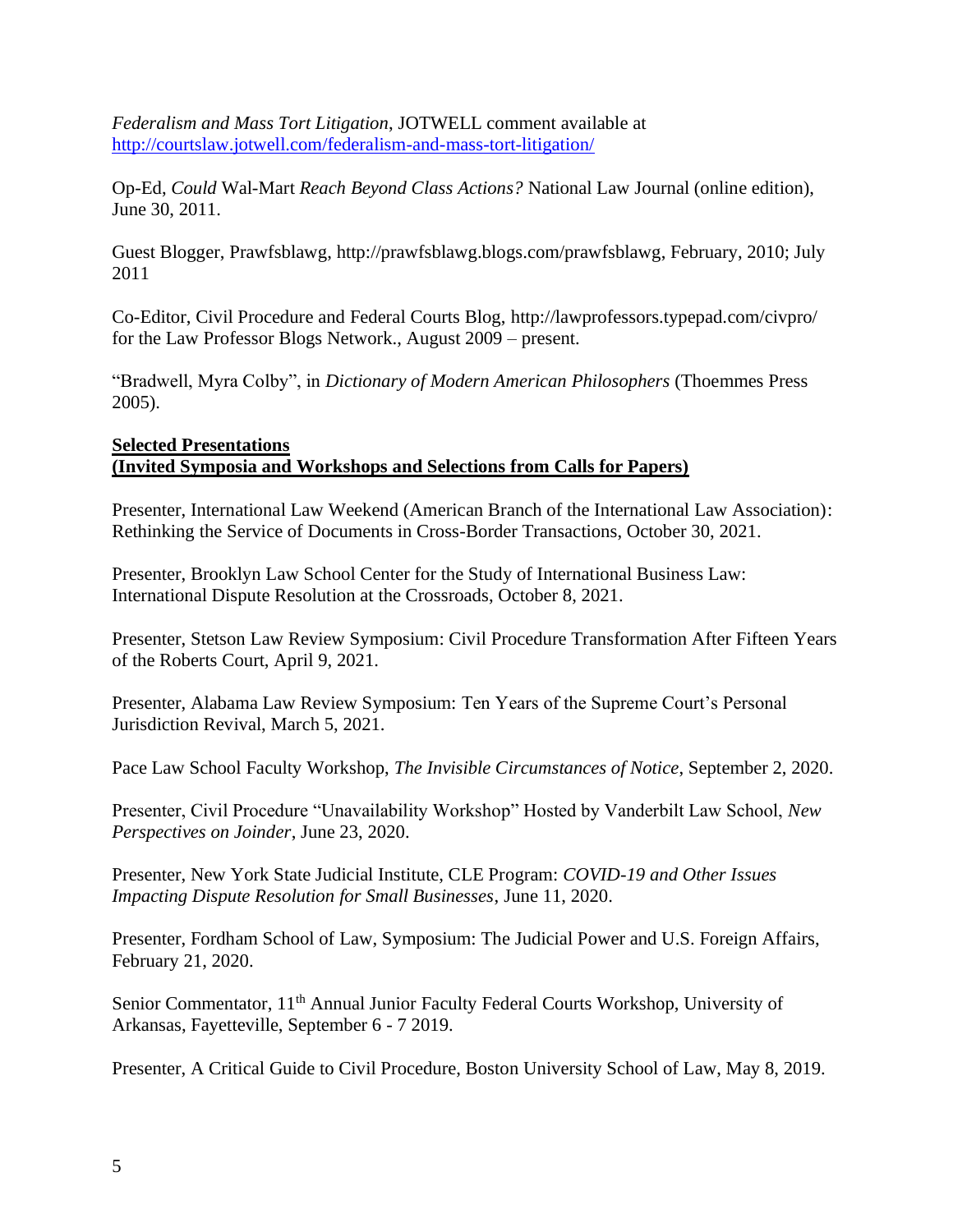Presenter, Cardozo Law School, Symposium: Ten Years After *Iqbal*: Perspectives on Policy, Procedure, and Substance, Iqbal*'s Impact on Pleading Doctrine*, March 15, 2019.

Rutgers Law School (Newark) Faculty Workshop, *The Lost Story of Notice and Personal Jurisdiction*, January 31, 2019.

Presenter, NYU School of Law, MDL at 50: The 50<sup>th</sup> Anniversary of Multidistrict Litigation, *Jurisdiction and Choice of Law*, October 12, 2018.

Hofstra Law School Intellectual Property Colloquium, *Trade Secrets, Extraterritoriality, and Jurisdiction*, October 8, 2018.

University of Texas School of Law, Review of Litigation Symposium on Judicial Efficiency and Performance, *Is There a Judicial Obligation to Read?*, April 21, 2018

Notre Dame Law School Faculty Workshop, *Ousted: The New Dynamics of Privatized Procedure and Judicial Discretion*, October 31, 2017.

Implementing and Interpreting the Defend Trade Secrets Act of 2016, University of Missouri School of Law, *Domestic and International Impacts*, March 10, 2017.

Second Annual Civil Procedure Workshop, University of Washington, *Co-Management and Co-Interpretation: Lessons from the Intersection of Judicial Discretion and Private Procedural Ordering*, July 15, 2016.

Hofstra University School of Law Faculty Workshop, *Judicial Discretion and Party Preference*, March 25, 2015.

Emory Law School Faculty Workshop, *Judicial Discretion and Party Preference*, March 4, 2015.

St. John's University School of Law Faculty Workshop, Atlantic Marine *and the Future of*  Forum Non Conveniens, October 20, 2014.

Washington & Lee School of Law Faculty Workshop, Atlantic Marine *and the Future of* Forum Non Conveniens, September 29, 2014.

Atlantic Marine *and the Future of* Forum Non Conveniens, Hastings Law Journal Symposium: Forum Selection After *Atlantic Marine*, San Francisco, CA, September 19, 2014.

UNLV William S. Boyd School of Law Faculty Workshop, *Ex Ante Discovery*, April 7, 2014.

St. Louis University School of Law Faculty Workshop, *Ex Ante Discovery,* February 5, 2014.

Presenter, 2013 Branstetter New Voices in Civil Justice Workshop, Vanderbilt Law School, *Reason Gibing and Rule Making in Procedural Law,* May 7, 2013.